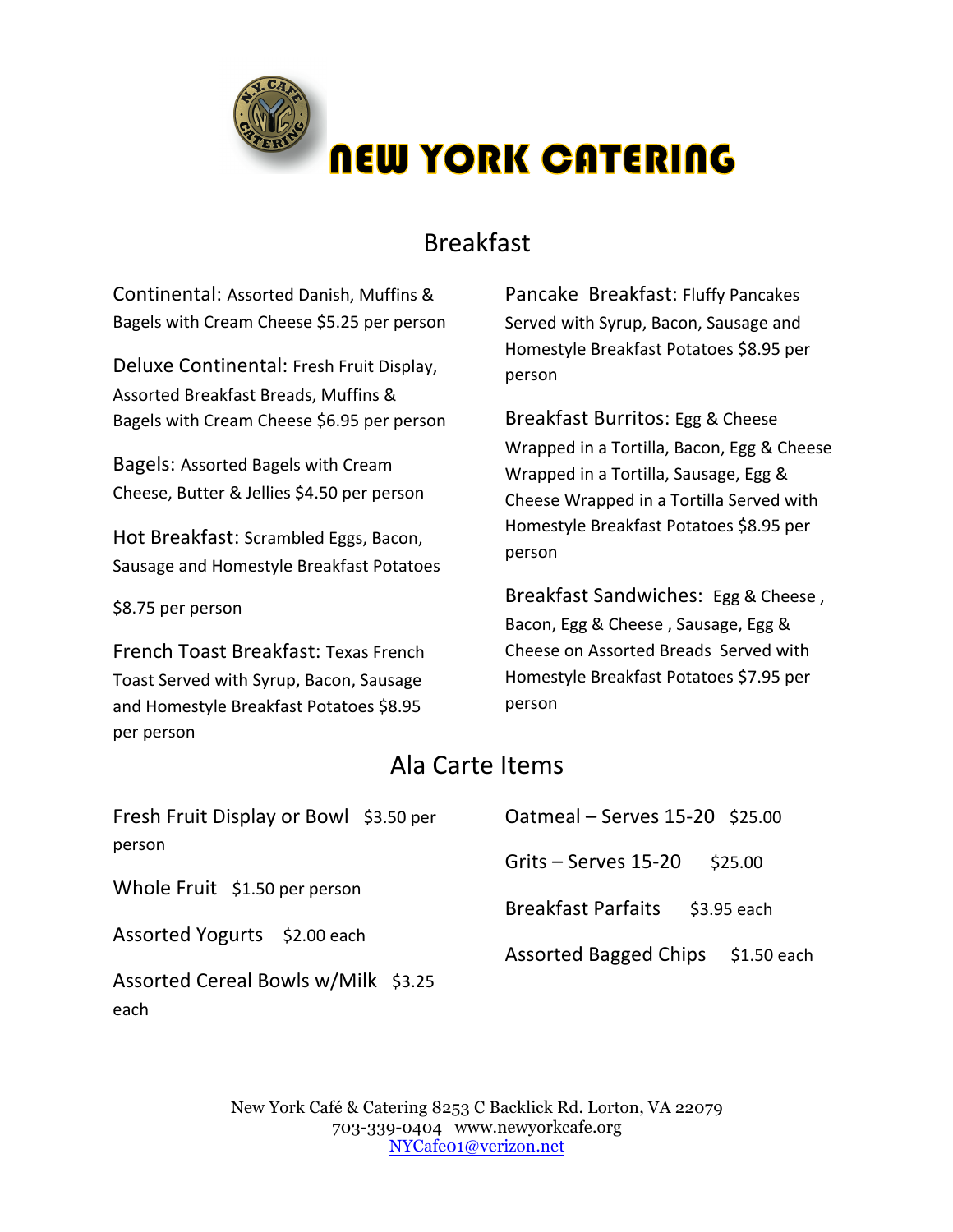

# Choose a Salad:

Strawberry Almond: Mixed Greens *Topped with Sliced Strawberries, Almonds & Feta Served with a Raspberry Vinaigrette \$3.75per person*

Dried Cranberry and Orange Salad: *Dried Cranberries, Mandarian Oranges and Sugared Pecans on a Bed of Mixed Greens Served with a Citrus Vinaigrette \$3.75 per person*

*House Salad: Romaine and Iceberg Mixed Topped with Shredded Cheese, Cucumbers, Tomatoes & Croutons Served with Ranch and Italian Dressings \$3.75 per person*

*Classic Caesar Salad: Crisp Romaine Topped with Mushrooms, Parmesan Cheese & Croutons Served with a Caesar Dressing \$3.75 per person*

*Kale Salad: Crisp Kale, Apples, Cranberries, Pecans & Feta Cheese Served with Honey Dijon Dressing \$3.75 per person* *Pear & Walnut Salad: Mixed Greens Topped with Sliced Pears, Walnuts & Gorgonzola Cheese Served with a Citrus Dressing \$3.75 per person*

*Greek Salad: Crisp Romaine, Grape Tomatoes, Black Olives, Cucumbers, Red and Green Peppers & Feta Served with a Greek Dressing \$3.75 per person* 

*Cranberry Almond Salad: Mixed Green Topped with Cranberries, Almonds & Feta Served with a Balsamic Dressing \$3.75 per person*

*Potato Salad: \$3.50 per person*

*Baked Potato Salad: \$3.50 per person*

*Pasta Salad: \$3.25 per person*

*Southwest Pasta Salad: \$3.25 per person*

*Classic Coleslaw: \$3.25 per person*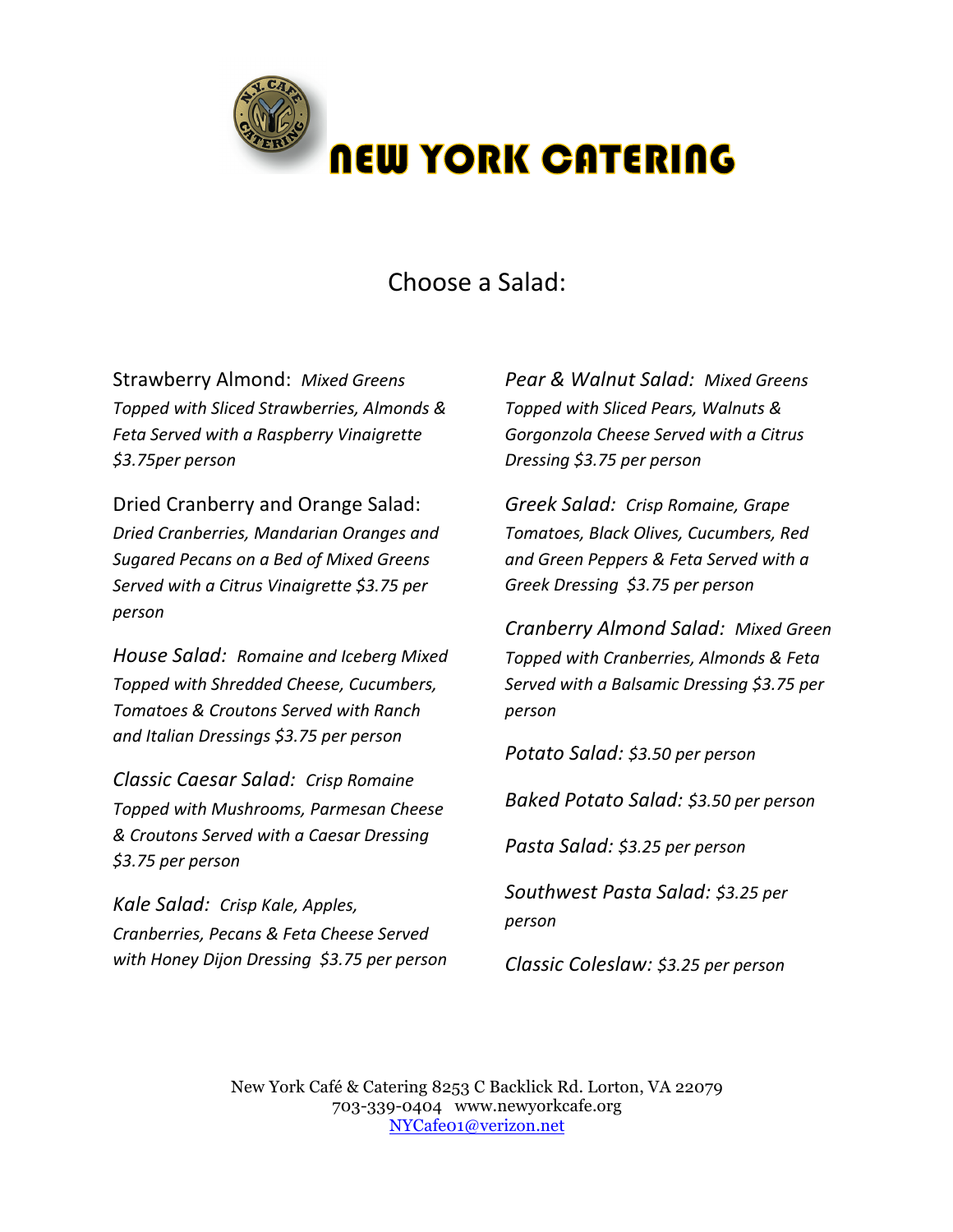

# *Choice an Entrée: (All Served with Fresh Baked Rolls & Butter)*

*Sundried Tomato & Arugula Chicken: Marinated Chicken Breast Topped with a Sauteed of Sundried Tomatoes, Mushrooms & Arugula \$10.95 per person*

*Champagne Chicken: Marinated Chicken Breast Topped with a Champagne Cream Sauce \$10.95 per person*

*Lemon Asparagus Chicken: Marinated Chicken Breast Topped with a Sauteed Asparagus, Lemon and a Parmesan Cream Sauce \$10.95 per person*

*Parmesan Chicken: Breaded Chicken Breast Topped with Red Sauce and Mozzarella Cheese \$10.95 per person*

*Teriyaki Chicken: Marinated Chicken Breast Glazed with a Teriyaki Sauce & Mushrooms \$10.95 per person*

*Artichoke Tomato Chicken: Marinated Chicken Breast Topped with a Artichoke Tomato Relish \$10.95 per person*

*Chicken Cacciatore: Chicken Breast Simmered with Diced Tomatoes, Peppers & Onions \$10.95 per person*

**Lomo Saltado: Tender Strips of Beef** *Marinated in Peruvian Seasonings Sauteed with Tomatoes and Red Onions \$12.95 per person*

**Beef Fajitas: Marinated Strips of Beef** *Sauteed with Peppers and Onions \$11.95 per person*

*Beef Bordelaise: Beef Medallions Topped with a Rich Bordelaise Sauce* \$12.95 per *person*

*Oriental Beef: Tender Strips of Beef Simmered with Mandarin Oranges, Water Chestnuts, Onions, Peppers & Mushrooms in a Rich Oriental Sauce \$11.95 per person*

*Tropical Porkloin: Thinly Sliced Porkloin Marinated with an Orange Hoisin Sauce Served with a Pineapple Mango Relish \$11.95 per person*

*Grilled Salmon: Grilled Salmon Topped with your Choice of a Red Pepper Coulis or Charred Tomato Relish \$14.95 per person*

*Tilapia: Sauteed and Topped with a Lobster Cream Sauce \$13.95 per person*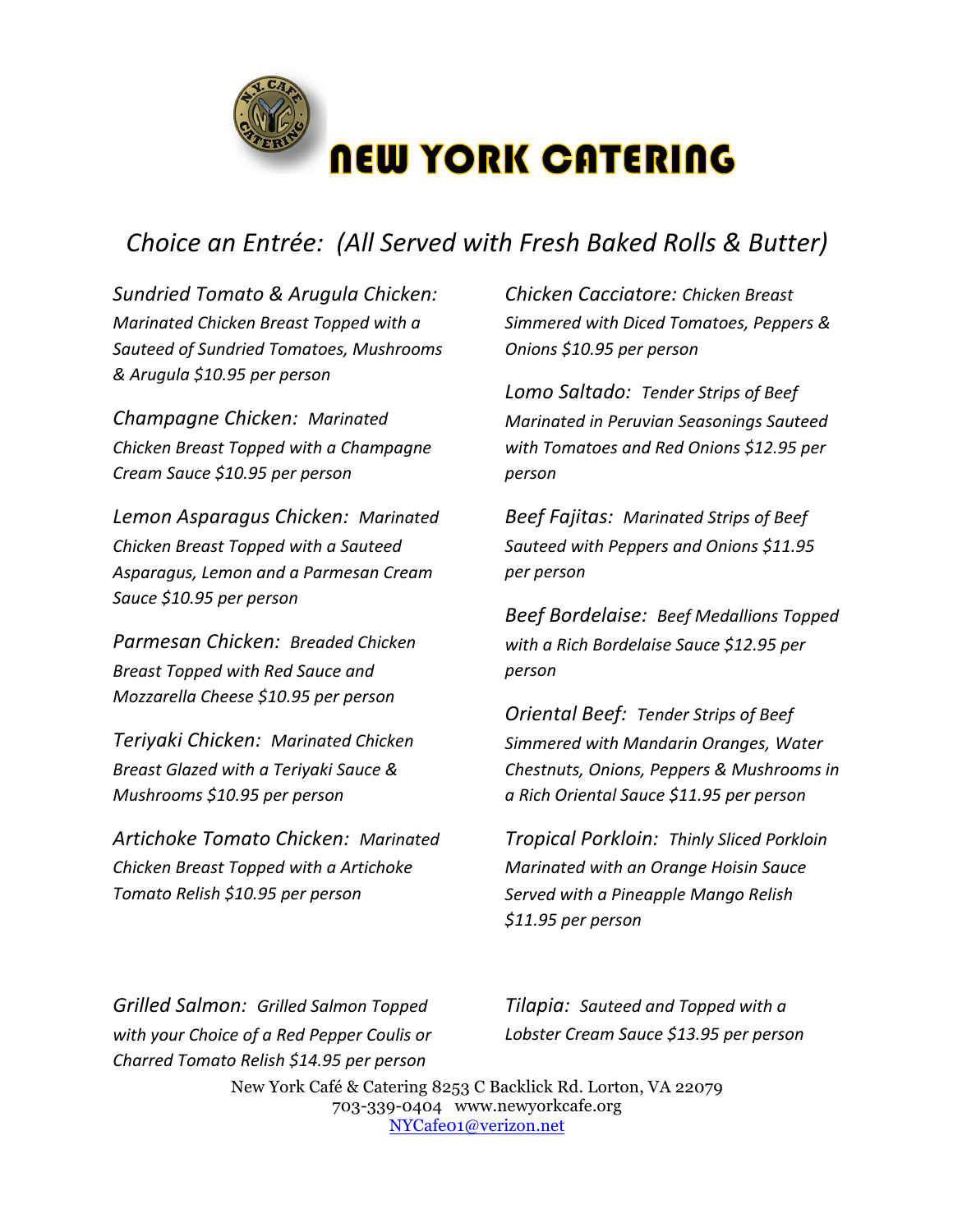

**Orechiette Pasta with Scallops &** *Shrimp: Orechiette Pasta Tossed with* **Scallops and Shrimp in a Lobster Cream** *Sauce \$14.95 per person*

*Lasagna: \$10.95 per person*

*Vegetable Lasagna: \$10.95 per person*

*Baked Ziti with Sausage: \$10.95 per person*

## *Choice a Vegetable: \$1.95 per person*

*Vegetable Medley: Squash, Zucchini & Carrots*

*Broccoli & Cauliflower*

*Green Beans*

*Corn Niblets*

**Choose a Starch:** (Included in Entrée Selection Excluding Pasta Meals)

| Rice Pilaf       | <b>Mashed Potatoes</b>           |  |
|------------------|----------------------------------|--|
| White Rice       | <b>Oven Roasted Potatoes</b>     |  |
| <b>Wild Rice</b> | <b>Parsley Buttered Potatoes</b> |  |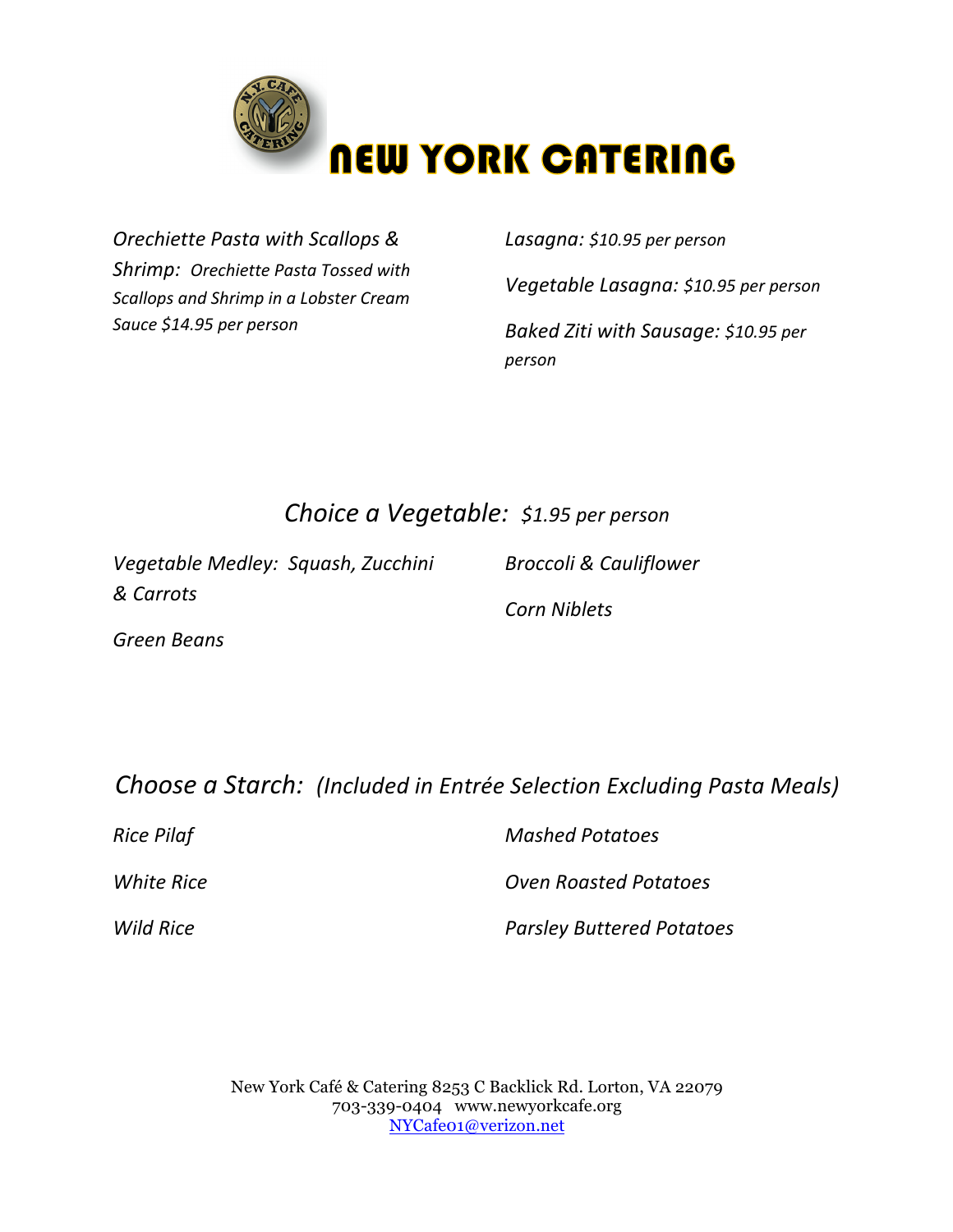

# *Themed Buffets:*

| Fajita Buffet: \$14.95 per person                                                                          | All American Buffet \$12.95 per person                                                          |
|------------------------------------------------------------------------------------------------------------|-------------------------------------------------------------------------------------------------|
| Southwest Caesar Salad                                                                                     | <b>Potato Salad</b>                                                                             |
| <b>Beef Fajitas</b>                                                                                        | All Beef Hamburgers                                                                             |
| Chicken Fajitas                                                                                            | All Beef Hot Dogs                                                                               |
| <b>Spanish Rice</b>                                                                                        | <b>Baked Beans</b>                                                                              |
| Fixings To Include: Lettuce, Tomatoes,<br>Cheese, Jalapenos, Salsa, Sour Cream &<br><b>Flour Tortillas</b> | Fixings To Include: Lettuce, Tomatoes,<br>Onions, Mayo, Ketchup, Mustard & Relish               |
| Taco Buffet: \$12.95 per person                                                                            | Southern BBQ Buffet: \$13.95 per person                                                         |
| Southwest Pasta Salad<br><b>Beef Tacos</b>                                                                 | Classic Coleslaw<br><b>BBQ Pulled Pork</b>                                                      |
|                                                                                                            | Oven Fried Chicken Pieces                                                                       |
| Chicken Tacos                                                                                              | Corn Cobbettes                                                                                  |
| <b>Spanish Rice</b>                                                                                        |                                                                                                 |
| <b>Refried Beans</b>                                                                                       |                                                                                                 |
| Fixings To Include: Lettuce, Tomatoes,<br>Cheese, Jalapenos, Salsa, Sour Cream, Hard<br>& Soft Taco Shells | Italian Buffet: \$13.95 per person<br><b>Classic Caesar Salad</b><br>Chicken Fettuccine Alfredo |
|                                                                                                            | <b>Baked Ziti</b>                                                                               |

New York Café & Catering 8253 C Backlick Rd. Lorton, VA 22079 703-339-0404 www.newyorkcafe.org NYCafe01@verizon.net

*Italian Vegetables*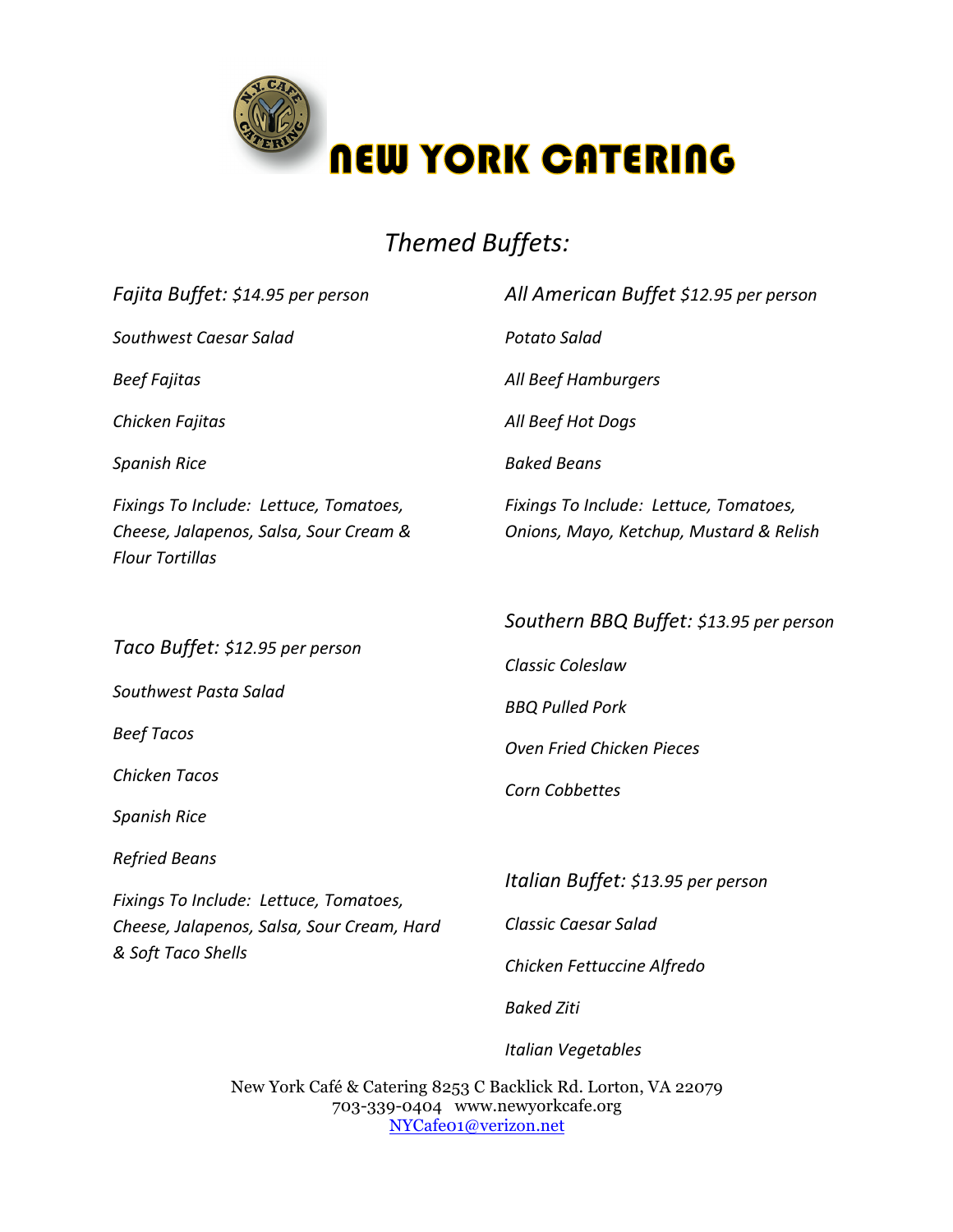

## *Sandwiches:*

*Assorted Sandwiches: Already Made*  **Sandwiches to Include Oven Roasted Turkey** *Breast, Honey Ham & Oven Roasted Beef Topped with Lettuce & Tomato Presented with Mayo & Mustard (Chicken Salad, Tuna Salad & Vegetarian Available Upon Request) \$7.50 per person*

*Deli Tray: Make Your Own Sandwich Oven Roasted Turkey Breast, Honey Ham & Oven Roasted Beef, Lettuce, Tomato & Onions* 

*Presented with Mayo & Mustard \$9.25 per person*

*NY Hero: Turkey Breast, Honey Ham & Roast Beef Topped with Lettuce, Tomato, Onions & American Cheese on a Fresh Baked Hero Roll \$7.95 per person*

*Italian Hero: Salami & Honey Ham Topped with Lettuce, Tomato, Onions, Provolone & Italian Vinaigrette on a Fresh Baked Hero Roll \$7.95 per person*

#### *Wraps:*

*Turkey Club Wrap: Turkey Breast,*  Lettuce, Tomato, Bacon & Mayo Wrapped *in a Flavored Tortilla \$7.50 per person*

*Chicken Caesar Wrap: Marinated Chicken Breast, Romaine & Parmesan Wrapped in a Flavored Tortilla* \$7.50 per *person*

*Chicken & Bacon Wrap: Marinated Chicken Breast, Lettuce, Tomato, Cheese, Bacon & Mayo Wrapped in a Flavored Tortilla \$7.50 per person*

*NY Buffalo Wrap: Oven Roast Beef,*  Lettuce, Tomato, Cheese & a Buffalo Ranch *Sauce Wrapped in a Flavored Tortilla \$7.50 per person*

*Buffalo Chicken Wrap: Buffalo Bites,*  Lettuce, Tomato, Cheese & Blue Cheese *Wrapped in a Flavored Tortilla* \$7.50 per *person*

*Grilled Vegetable Wrap: Yellow squash, Zucchini & Red Onions Marinated with a Balsamic Vinaigrette, Lettuce, Tomato & Cheese Wrapped in a Flavored Tortilla*

*\$7.50 per person*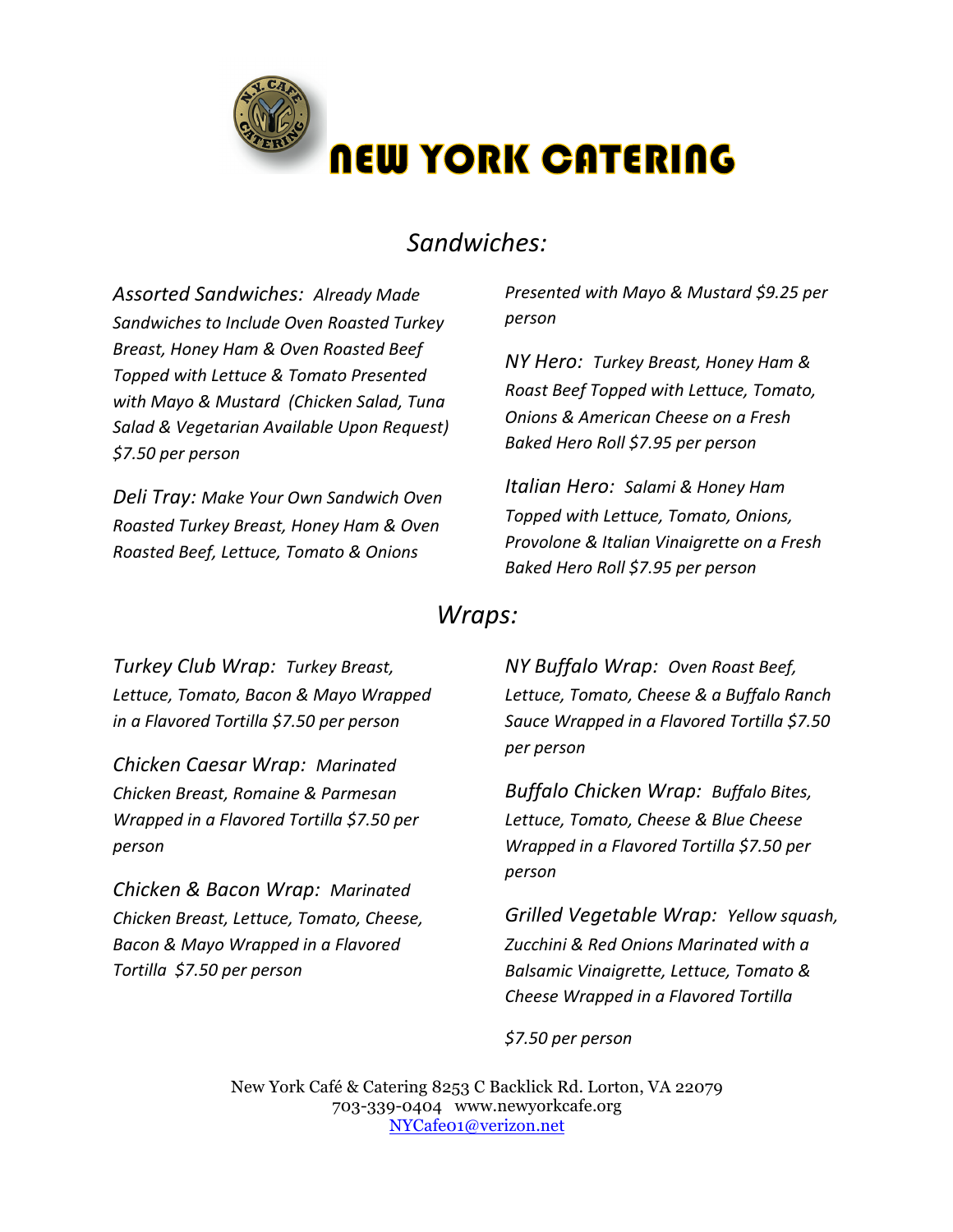

## Hot Sandwiches (Make Your Own)

Steak & Cheese: Tender Rib Eye Steak Sauteed with Onions & Peppers Served with Lettuce, Tomatoes, Provolone, Mayonnaise, Mustard and Small Hero Rolls \$10.25 per person

Chicken Steak & Cheese: Tender Chicken Steak Sauteed with Onions & Peppers Served with Lettuce, Tomatoes, Provolone, Mayonnaise, Mustard and Small Hero Rolls \$10.25 per person

Italian Meatballs: Italian Meatballs Served with Shredded Mozzarella and Small Hero Rolls

\$10.25 per person

Chicken Parmesan: Breaded Chicken Breast Topped with Marinara Sauce Served with Shredded Mozzarella and Small Hero Rolls \$10.25 per person

### *Sweets:*

| Assorted Sweets Tray \$2.95 per person | Miniature Cheesecakes \$2.95 per person |
|----------------------------------------|-----------------------------------------|
| Fresh Baked Cookies \$2.50 per person  | Miniature Cupcakes \$2.25 per person    |
| Dessert Bars \$2.95 per person         | Alfajores \$2.75 per person             |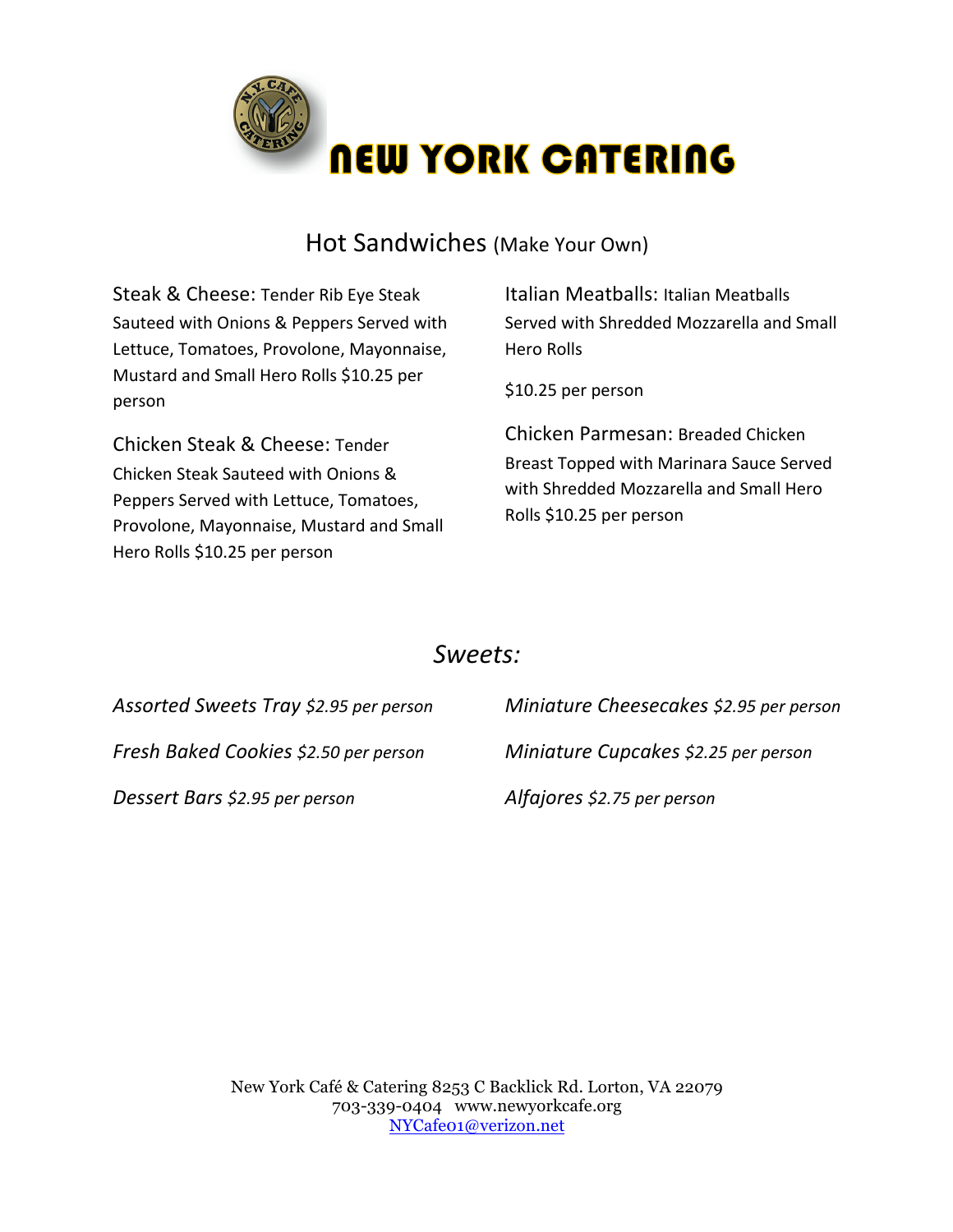

#### *Beverages:*

| Assorted Sodas: Coke, Diet Coke &                               | Vitamin Waters \$2.25 per person        |
|-----------------------------------------------------------------|-----------------------------------------|
| Sprite \$1.50 per person                                        | Gatorade \$2.25 per person              |
| Bottled Water \$1.50 per person                                 | Starbucks Frappuccino \$3.25 per person |
| Assorted Juices: Orange, Apple &<br>Cranberry \$1.95 per person | Gold Peak Tea \$2.75 per person         |
| V-8 Juice \$1.75 per person                                     | <b>Freshly Brewed Coffee or Decaf</b>   |
| Iced Tea: Presented with Sugar &                                | Serves 10-12 \$25.00                    |
| Sweet n Low \$1.75 per person                                   | <b>Assorted Hot Teas</b>                |
| Lemonade \$1.75 per person                                      | Serves 10-12 \$25.00                    |

## *Disposables:*

*Standard Disposable: Plate, Fork, Knife & Napkin \$1.50 per person Clear Disposable: Plate, Fork, Knife & Napkin \$1.95 per person Upscale Disposable: Plate, Fork, Knife & Napkin \$2.25 per person Disposable Chafer & Sterno: \$10.00 each Extra Sterno: \$1.00 each \*Real Equipment Upgrade Available Ask for Pricing*